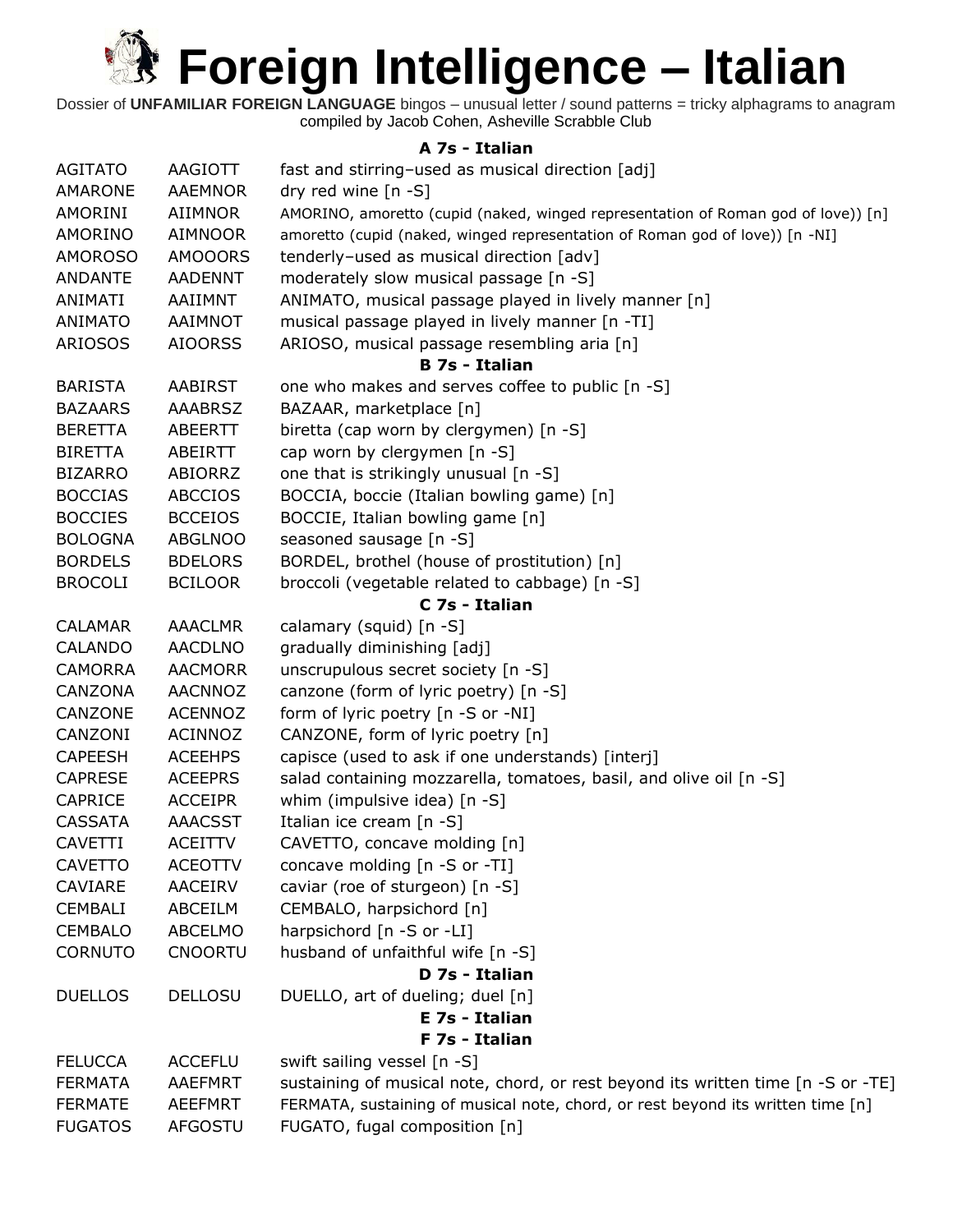| <b>FURIOSO</b> | <b>FIOORSU</b>  | with great force [adv]                                 |
|----------------|-----------------|--------------------------------------------------------|
| <b>FURORES</b> | <b>EFORRSU</b>  | FURORE, furor (uproar) [n]                             |
|                |                 | G 7s - Italian                                         |
| <b>GESSOED</b> | <b>DEEGOSS</b>  | having gesso (plaster mixture) as coating [adj]        |
| <b>GESSOES</b> | <b>EEGOSSS</b>  | GESSO, plaster mixture [n]                             |
| <b>GOOMBAH</b> | <b>ABGHMOO</b>  | older man who is friend [n -S]                         |
| <b>GRANITA</b> | AAGINRT         | iced dessert [n -S]                                    |
| <b>GRAPPAS</b> | <b>AAGPPRS</b>  | GRAPPA, Italian brandy [n]                             |
|                |                 | H 7s - Italian                                         |
|                |                 | I 7s - Italian                                         |
| <b>IMPASTO</b> | <b>AIMOPST</b>  | painting technique [n -S]                              |
| <b>IMPRESA</b> | <b>AEIMPRS</b>  | type of emblem [n -S]                                  |
| <b>IMPRESE</b> | <b>EEIMPRS</b>  | impresa (type of emblem) [n -S]                        |
|                |                 | J 7s - Italian                                         |
|                |                 | K 7s - Italian                                         |
|                |                 | L 7s - Italian                                         |
| <b>LEGATOS</b> | <b>AEGLOST</b>  | LEGATO, smooth and flowing musical style [n]           |
|                |                 | M 7s - Italian                                         |
| MALANGA        | AAAGLMN         | yautia (tropical plant) [n -S]                         |
| <b>MANDOLA</b> | <b>AADLMNO</b>  | ancient lute [n -S]                                    |
| <b>MANDORA</b> | <b>AADMNOR</b>  | stringed musical instrument [n -S]                     |
| <b>MANEGES</b> | <b>AEEGMNS</b>  | art of training and riding horses [n]                  |
| MARASCA        | <b>AAACMRS</b>  | wild cherry [n -S]                                     |
| <b>MARCATO</b> | <b>AACMORT</b>  | musical passage played with strong accentuation [n -S] |
| <b>MAREMMA</b> | AAEMMMR         | marshy coastal region [n -ME]                          |
| <b>MERISES</b> | <b>EEIMRSS</b>  | MERISIS, growth (development) [n]                      |
| <b>MERISIS</b> | <b>EIIMRSS</b>  | growth (development) [n -SES]                          |
| <b>MOSCATO</b> | <b>ACMOOST</b>  | sweet dessert wine [n -S]                              |
| MOZETTA        | AEMOTTZ         | mozzetta (hooded cape worn by bishops) [n -S or -TE]   |
| <b>MOZETTE</b> | EEMOTTZ         | MOZETTA, mozzetta (hooded cape worn by bishops) [n]    |
|                |                 | N 7s - Italian                                         |
| <b>NEGRONI</b> | <b>EGINNOR</b>  | alcoholic beverage [n -S]                              |
| <b>NIELLOS</b> | <b>EILLNOS</b>  | NIELLO, black metallic substance [n]                   |
| <b>NUNCIOS</b> | <b>CINNOSU</b>  | NUNCIO, ambassador from pope [n -S]                    |
|                |                 | O 7s - Italian                                         |
|                |                 | P 7s - Italian                                         |
| <b>PADRONA</b> | <b>AADNOPR</b>  | female boss or employer [n -S]                         |
| <b>PADRONE</b> | <b>ADENOPR</b>  | master [n -S or -NI]                                   |
| <b>PADRONI</b> | <b>ADEINOPR</b> | PADRONE, master [n]                                    |
| PALAZZI        | AILOPZZ         | PALAZZO, impressive building [n]                       |
| PALAZZO        | <b>AALOPZZ</b>  | impressive building [n -ZI]                            |
| <b>PARTITA</b> | AAIPRTT         | set of related instrumental pieces [n -S]              |
| PASQUIL        | AILPQSU         | satire or lampoon [n -S]                               |
| <b>PASTINA</b> | <b>AAINPST</b>  | type of macaroni (tubular pasta) [n -S]                |
| <b>PATINAE</b> | AAEINPT         | PATINA, green film that forms on bronze [n]            |
| <b>PENUCHE</b> | <b>CEEHNPU</b>  | fudge-like candy [n -S]                                |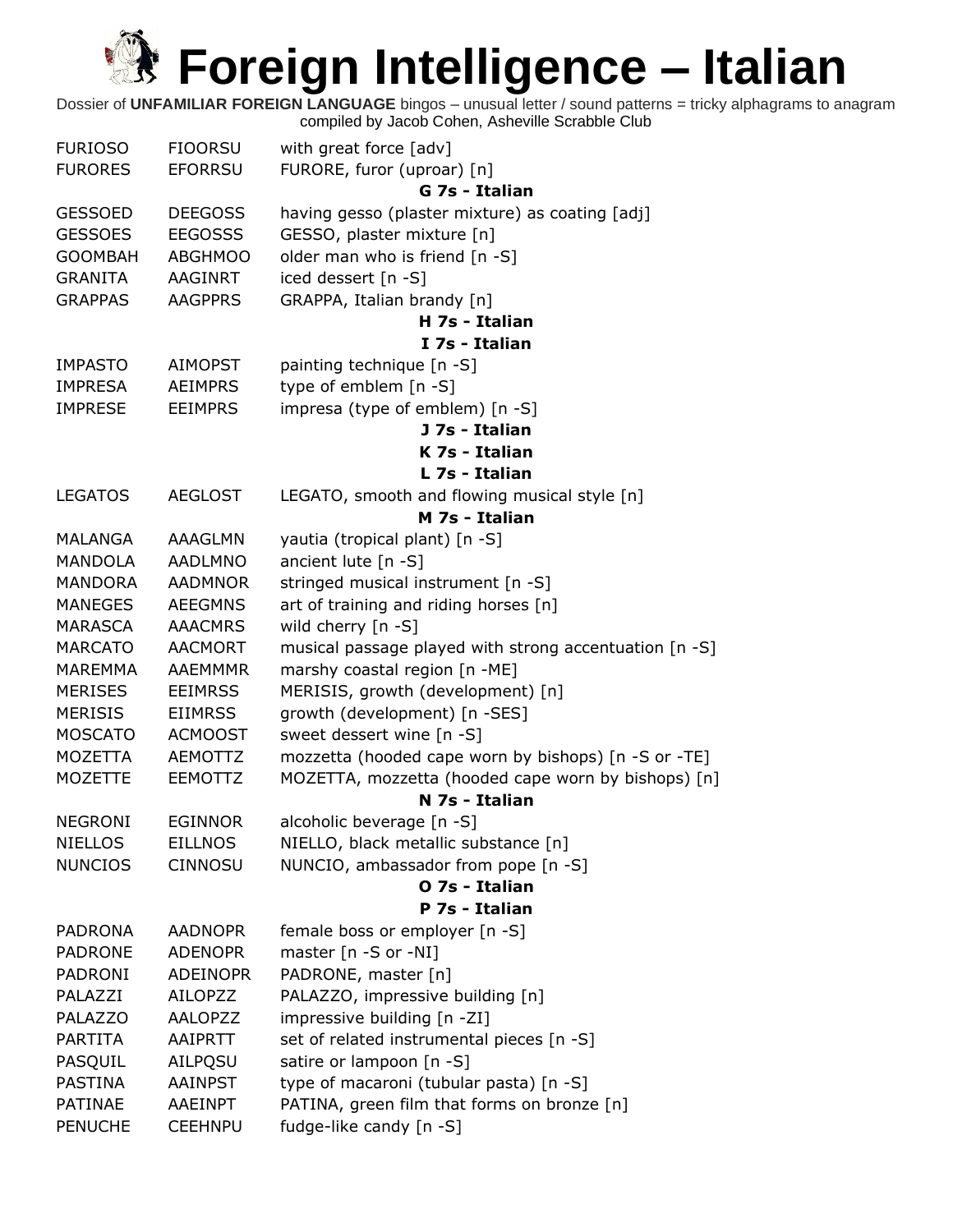| <b>PENUCHI</b> | <b>CEHINPU</b> | penuche (fudge-like candy) [n -S]                                          |
|----------------|----------------|----------------------------------------------------------------------------|
| PIAZZAS        | AAIPSZZ        | PIAZZA, public square in Italian town [n]                                  |
| <b>PICCATA</b> | <b>AACCIPT</b> | prepared with sauce of lemon, white wine, and butter [adj]                 |
| PICCOLO        | <b>CCILOOP</b> | small flute [n -S]                                                         |
| PIGNOLI        | <b>GIILNOP</b> | pignolia (edible seed of nut pines) [n -S]                                 |
|                |                | Q 7s - Italian                                                             |
|                |                | R 7s - Italian                                                             |
| <b>RAPPINI</b> | <b>AIINPPR</b> | rappini (immature turnip plants) [n]                                       |
| <b>RELIEVO</b> | <b>EEILORV</b> | projection of figures or forms from flat background [n -S]                 |
| RIDOTTO        | <b>DIOORTT</b> | public musical entertainment in 18 <sup>th</sup> century England [n -S]    |
| RILIEVI        | <b>EIIILRV</b> | RILIEVO, relievo (projection of figures or forms from flat background) [n] |
| RILIEVO        | EIILORV        | relievo (projection of figures or forms from flat background) [n -VI]      |
| <b>RIPIENO</b> | <b>EIINOPR</b> | tutti (musical passage performed by all performers) [n S or -NI]           |
| <b>RITARDS</b> | <b>ADIRRST</b> | RITARD, musical passage with gradual slackening in tempo [n]               |
| RIVIERA        | AEIIRRV        | coastal resort area [n -S]                                                 |
| <b>ROMANOS</b> | <b>AMNOORS</b> | ROMANO, Italian cheese [n]                                                 |
| <b>ROSOLIO</b> | <b>ILOOORS</b> | liqueur made from raisins and brandy [n -S]                                |
| <b>RUBATOS</b> | <b>ABORSTU</b> | RUBATO, fluctuation of speed within musical phrase [n -S or -TI]           |
| <b>RUCOLAS</b> | <b>ACLORSU</b> | RUCOLA, arugula (European annual herb) [n]                                 |
| <b>RUGOLAS</b> | <b>AGLORSU</b> | RUGOLA, arugula (European annual herb) [n]                                 |
|                |                | S 7s - Italian                                                             |
| <b>SAMBUCA</b> | <b>AABCMSU</b> | ancient stringed instrument [n -S]                                         |
| <b>SAMBUKE</b> | <b>ABEKMSU</b> | sambuca (ancient stringed instrument) [n -S]                               |
| <b>SCALADE</b> | <b>AACDELS</b> | act of scaling walls of fortification [n -S]                               |
| <b>SCALADO</b> | <b>AACDLOS</b> | scalade (act of scaling walls of fortification) [n -S]                     |
| <b>SECONDI</b> | <b>CDEINOS</b> | SECONDO, lower part in piano duet [n]                                      |
| SECONDO        | <b>CDENOOS</b> | lower part in piano duet [n -DI]                                           |
| <b>SFUMATO</b> | <b>AFMOSTU</b> | technique used in painting [n -S]                                          |
|                | <b>ALMOSST</b> |                                                                            |
| <b>SMALTOS</b> |                | SMALTO, colored glass used in mosaics [n]                                  |
| <b>SOLFEGE</b> | <b>EEFGLOS</b> | type of singing exercise [n -S]                                            |
| SORDINI        | <b>DINOORS</b> | SORDINO, sordine (device used to muffle tone of musical instrument) [n]    |
| SORDINO        | <b>DIINORS</b> | sordine (device used to muffle tone of musical instrument) [n -NI]         |
| <b>SORGHOS</b> | <b>GHOORSS</b> | sorgo (variety of sorghum (cereal grass)) [n]                              |
| <b>SOVRANS</b> | <b>ANORSSV</b> | SOVRAN, monarch (absolute ruler) [n]                                       |
| <b>SPINTOS</b> | <b>INOPSST</b> | SPINTO, singing voice that is lyric and dramatic [n]                       |
| <b>STANZAS</b> | <b>AANSSTZ</b> | STANZA, division of poem [n]                                               |
| <b>STRETTA</b> | <b>AERSTTT</b> | stretto (concluding musical passage played at faster tempo) [n -S or -TE]  |
| <b>STRETTE</b> | <b>EERSTTT</b> | STRETTA, stretto (concluding musical passage played at faster tempo) [n]   |
| <b>STRETTI</b> | <b>EIRSTTT</b> | STRETTO, concluding musical passage played at faster tempo [n]             |
| <b>STRETTO</b> | <b>EORSTTT</b> | concluding musical passage played at faster tempo [n -S or -TI]            |
|                |                | T 7s - Italian                                                             |
| <b>TARSIAS</b> | <b>AAIRSST</b> | TARSIA, intarsia (decorative technique)                                    |
| <b>TARTUFI</b> | AFIRTTU        | TARTUFO, Italian ice-cream dessert [n]                                     |
| <b>TARTUFO</b> | AFORTTU        | Italian ice-cream dessert [n -FI or -S]                                    |
| <b>TENUTOS</b> | <b>ENOSTTU</b> | TENUTO, musical note or chord held longer than its normal duration [n]     |
| <b>THEORBO</b> | <b>BEHOORT</b> | stringed musical instrument [n -S]                                         |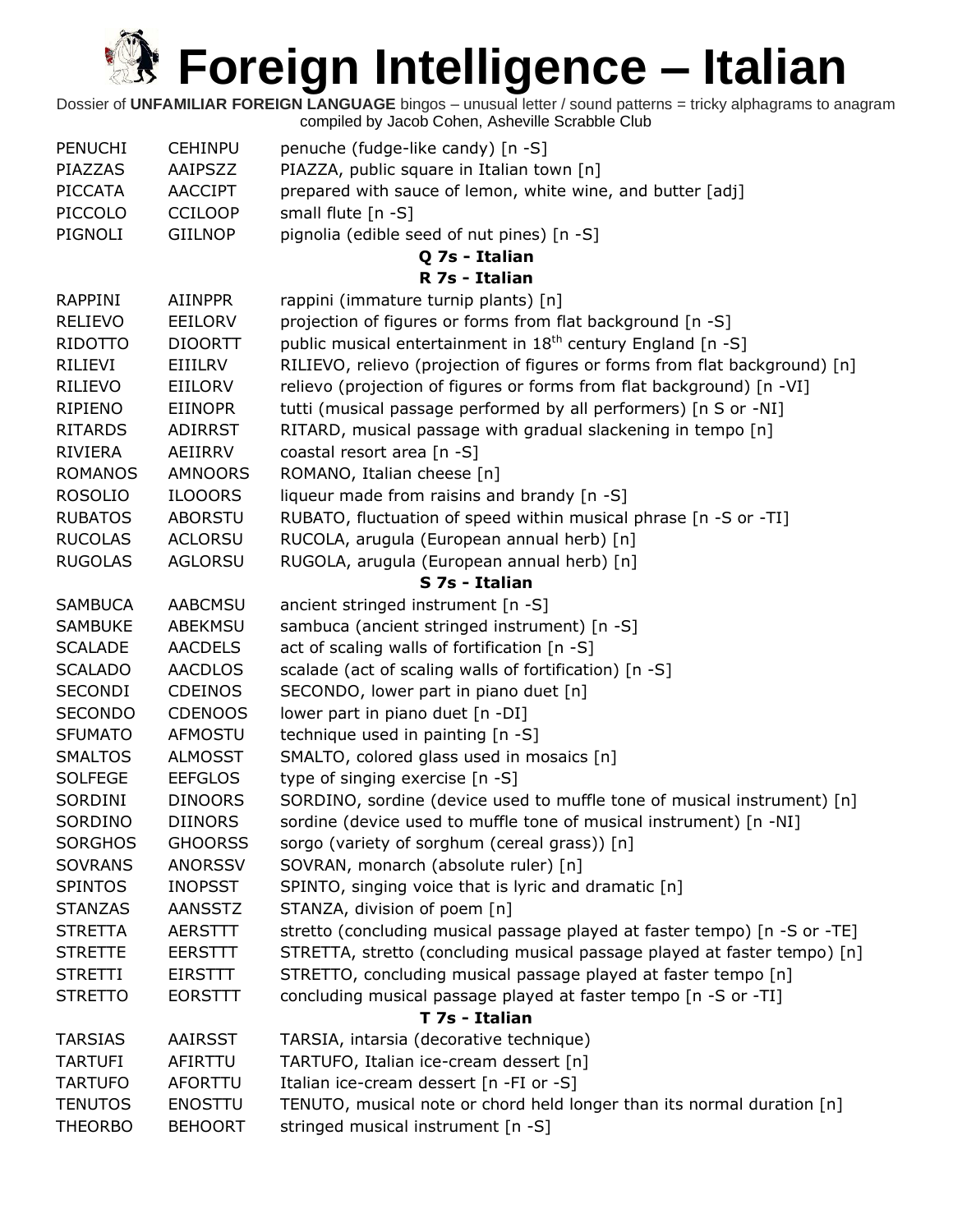Dossier of **UNFAMILIAR FOREIGN LANGUAGE** bingos – unusual letter / sound patterns = tricky alphagrams to anagram compiled by Jacob Cohen, Asheville Scrabble Club

| <b>TOMBOLA</b> | ABLMOOT        | gambling game that is type of lottery $[n - S]$             |
|----------------|----------------|-------------------------------------------------------------|
| <b>TOMBOLO</b> | <b>BLMOOOT</b> | sandbar connecting island to mainland [n -S]                |
| <b>TORTONI</b> | <b>INOORTT</b> | type of ice cream $[n - S]$                                 |
| <b>TREMOLO</b> | <b>ELMOORT</b> | vibrating musical effect [n -S]                             |
|                |                | U 7s - Italian                                              |
|                |                | V 7s - Italian                                              |
| <b>VALUTAS</b> | <b>AALSTUV</b> | VALUTA, agreed or exchange value of currency [n]            |
| <b>VENTURI</b> | <b>EINRTUV</b> | device for measuring flow of fluid [n -S]                   |
| <b>VERISMO</b> | <b>EIMORSV</b> | verism (realism in art or literature) [n -S]                |
| <b>VIVACES</b> | <b>ACEISVV</b> | VIVACE, musical passage played in brisk spirited manner [n] |
|                |                | W 7s - Italian                                              |
|                |                | X 7s - Italian                                              |
|                |                | Y 7s - Italian                                              |
|                |                | Z 7s - Italian                                              |
| <b>ZECCHIN</b> | <b>CCEHINZ</b> | zecchino (former gold coin of Italy) [n -S]                 |
| <b>ZECHINS</b> | <b>CEHINSZ</b> | ZECHIN, zecchino (former gold coin of Italy) [n]            |
| <b>ZEPPOLE</b> | <b>EELOPPZ</b> | deep-fried pastry [n -S or -LI]                             |
| <b>ZEPPOLI</b> | <b>EILOPPZ</b> | ZEPPOLE, deep-fried pastry [n]                              |
| ZINGANI        | AGIINNZ        | ZINGANO, zingaro (gypsy) [n]                                |
| ZINGANO        | AGINNOZ        | zingaro (gypsy) [n -NI]                                     |
| ZINGARA        | AAGINRZ        | female gypsy [n -RE]                                        |
| <b>ZINGARE</b> | AEGINRZ        | ZINGARA, female gypsy [n]                                   |
| ZINGARI        | AGIINRZ        | ZINGARO, gypsy [n -RI]                                      |
| ZINGARO        | AGINORZ        | gypsy [n -RI]                                               |

**----------------------------------------------------------------------------------------------------------------**

#### **A 8s - Italian**

| ALARUMED        | AADELMRU        | ALARUM, to alarm (to frighten by sudden revelation of possible injury) $[v]$ |  |
|-----------------|-----------------|------------------------------------------------------------------------------|--|
| ALBIZZIA        | AABIILZZ        | albizia (tropical tree) [n -S]                                               |  |
| AMARETTI        | AAEIMRTT        | macaroons made with bitter almonds [n]                                       |  |
| AMARETTO        | AAEMORTT        | kind of liqueur $[n - S]$                                                    |  |
| ARANCINI        | AACIINNR        | cooked rice balls [n ARANCINI]                                               |  |
| ARPEGGIO        | <b>AEGGIOPR</b> | technique of playing musical chord [n -S]                                    |  |
|                 |                 | <b>B</b> 8s - Italian                                                        |  |
| <b>BANDITTI</b> | ABDIINTT        | BANDIT, robber [n]                                                           |  |
| <b>BARGELLO</b> | ABEGLLOR        | needlepoint stitch that makes zigzag pattern [n -S]                          |  |
| <b>BERRETTA</b> | ABEERRTT        | biretta (cap worn by clergymen) [n -S]                                       |  |
| <b>BRACIOLA</b> | AABCILOR        | thin slice of meat $[n - S]$                                                 |  |
| <b>BRACIOLE</b> | ABCEILOR        | braciola (thin slice of meat) $[n -S]$                                       |  |
| <b>BRESAOLA</b> | AABELORS        | dish of sliced dried beef [n -S]                                             |  |
| <b>BROCATEL</b> | ABCELORT        | heavy fabric $[n -S]$                                                        |  |
| C 8s - Italian  |                 |                                                                              |  |
| <b>CALCTUFA</b> | <b>AACCFLTU</b> | mineral deposit [n -S]                                                       |  |
| <b>CALCTUFF</b> | <b>ACCFFLTU</b> | calctufa (mineral deposit) [n -S]                                            |  |
| CAMBOGIA        | AABCGIMO        | gum resin $[n - S]$                                                          |  |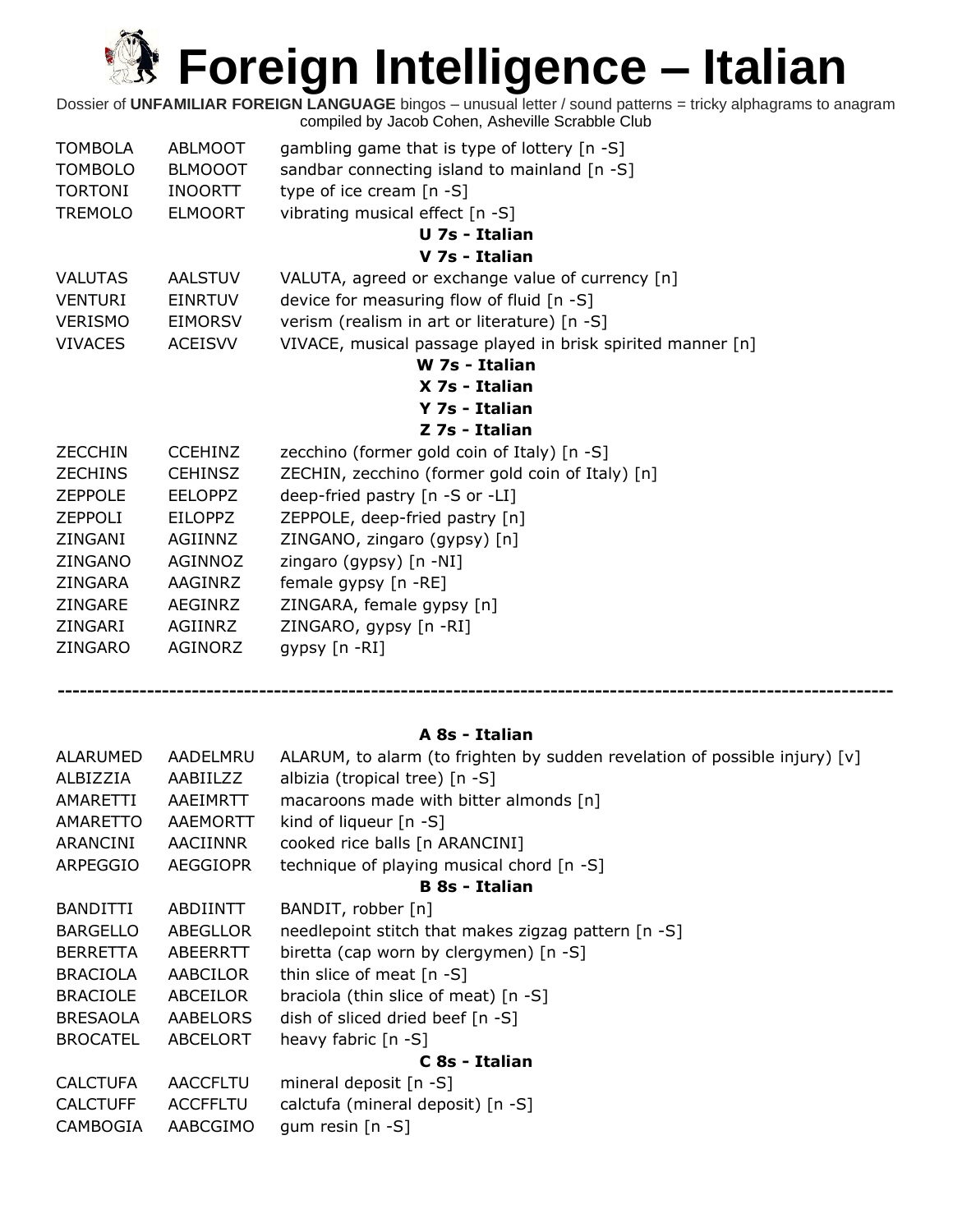| <b>CAMPAGNA</b> | <b>AAACGMNP</b> | flat open plain [n -NE]                                             |
|-----------------|-----------------|---------------------------------------------------------------------|
| <b>CAMPAGNE</b> | <b>AACEGMNP</b> | CAMPAGNA, flat open plain [n]                                       |
| CANNELON        | <b>ACELNNNO</b> | stuffed roll [n -S]                                                 |
| CANZONET        | <b>ACENNOTZ</b> | short song [n -S]                                                   |
| <b>CAPONATA</b> | <b>AAACNOPT</b> | relish made with eggplant [n -S]                                    |
| <b>CAPRICCI</b> | <b>ACCCIIPR</b> | caprices (whim (impulsive idea)) [n]                                |
| <b>CAVATINA</b> | <b>AAACINTV</b> | simple song [n -S or -NE]                                           |
| CAVATINE        | AACEINTV        | CAVATINA, simple song [n]                                           |
| <b>CERVELAS</b> | <b>ACEELRSV</b> | cervelat (smoked sausage) [n -ES]                                   |
| <b>CERVELAT</b> | <b>ACEELRTV</b> | smoked sausage [n -S]                                               |
| <b>CICERONE</b> | <b>CCEEINOR</b> | tour guide [n -S or -NI]                                            |
| <b>CICERONI</b> | <b>CCEIINOR</b> | CICERONE, tour guide [n]                                            |
| <b>CICISBEI</b> | <b>BCCEIIIS</b> | CICISBEO, lover of married woman [n]                                |
| <b>CICISBEO</b> | <b>BCCEIIOS</b> | lover of married woman [n -S or -EI]                                |
| <b>CIOPPINO</b> | <b>CIINOOPP</b> | spicy fish stew [n -S]                                              |
| <b>CLASSICO</b> | <b>ACCILOSS</b> | made from grapes grown in certain part of Italy [adj]               |
| <b>CORRETTO</b> | <b>CEOORRTT</b> | espresso mixed with brandy or liqueur [n -S]                        |
| <b>CROSTATA</b> | <b>AACORSTT</b> | type of fruit tart [n -S]                                           |
| <b>CURTALAX</b> | <b>AACLRTUX</b> | cutlass (short sword) [n -ES]                                       |
|                 |                 | D 8s - Italian                                                      |
| <b>DOLCETTO</b> | <b>CDELOOTT</b> | red wine of Italy [n -S]                                            |
| <b>DOLOROSO</b> | DLOOOORS        | having mournful musical quality [adj]                               |
| <b>DOUPIONI</b> | <b>DIINOOPU</b> | silk yarn [n -S]                                                    |
| <b>DRAGOMAN</b> | <b>AADGMNOR</b> | interpreter in Near Eastern countries [n -S or -MEN]                |
|                 |                 | E 8s - Italian                                                      |
| <b>ESPRESSO</b> | <b>EEOPRSSS</b> | strong coffee [n -S]                                                |
| <b>EXPRESSO</b> | <b>EEOPRSSX</b> | espresso (strong coffee) [n -S]                                     |
|                 |                 | F 8s - Italian                                                      |
| <b>FALSETTO</b> | <b>AEFLOSTT</b> | artificially high voice [n -S]                                      |
| <b>FARFALLE</b> | <b>AAEFFLLR</b> | pasta in shape of bow ties [n FARFALLE]                             |
| <b>FINOCHIO</b> | <b>CFHIINOO</b> | perennial herb [n -S]                                               |
| <b>FORZANDI</b> | ADFINORZ        | FORZANDO, sforzato (playing of tone or chord with sudden force) [n] |
| <b>FORZANDO</b> | <b>ADFNOORZ</b> | sforzato (playing of tone or chord with sudden force) [n -S or DI]  |
| <b>FRASCATI</b> | <b>AACFIRST</b> | Italian white wine [n -S]                                           |
| <b>FRIULANO</b> | AFILNORU        | mild Italian cheese [n -S]                                          |
|                 |                 | G 8s - Italian                                                      |
| <b>GONFALON</b> | <b>AFGLNNOO</b> | banner [n -S]                                                       |
| <b>GRAZIOSO</b> | <b>AGIOORSZ</b> | graceful in style [adj]                                             |
|                 |                 | H 8s - Italian                                                      |
| <b>INTAGLII</b> | <b>AGIIILNT</b> | INTAGLIO, incised or sunken design [n]                              |
| <b>INTAGLIO</b> | <b>AGIILNOT</b> | incised or sunken design [n -S or -LI]                              |
|                 |                 | J 8s - Italian                                                      |
|                 |                 | K 8s - Italian                                                      |
|                 |                 | L 8s - Italian                                                      |
| LARGANDO        | AADGLNOR        | becoming gradually slower-used as musical direction [adj]           |
| LEGGIERO        | <b>EEGGILOR</b> | in light or graceful manner-used as musical direction[adv]          |
|                 |                 |                                                                     |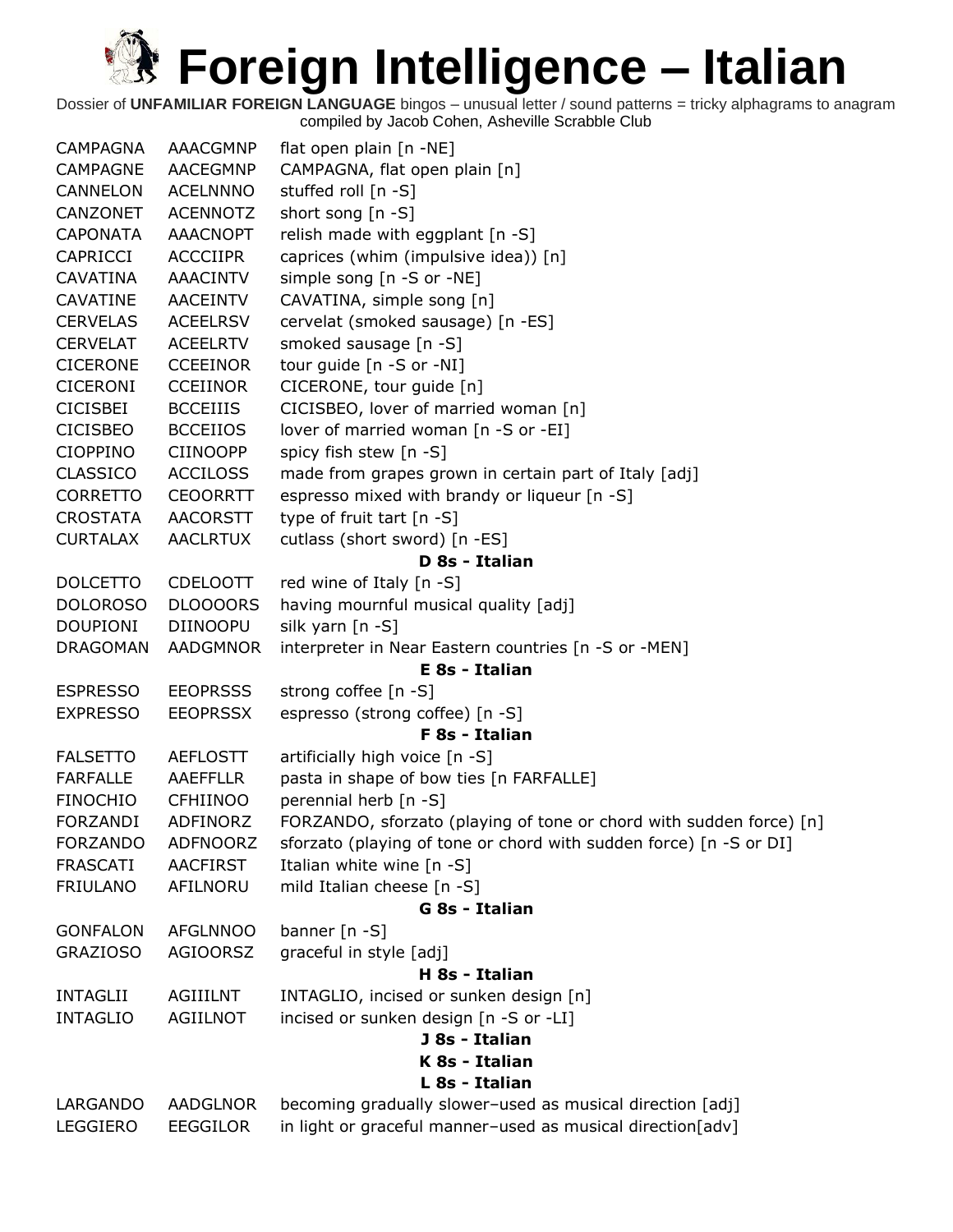| <b>LENTANDO</b> | <b>ADELNNOT</b> | becoming slower-used as musical direction [adv]                       |
|-----------------|-----------------|-----------------------------------------------------------------------|
| <b>LIBECCIO</b> | <b>BCCEIILO</b> | southwest wind [n -S]                                                 |
| <b>LOCOFOCO</b> | CCFLOOOO        | type of friction match [n -S]                                         |
|                 |                 | M 8s - Italian                                                        |
| <b>MAESTOSO</b> | <b>AEMOOSST</b> | stately musical passage [n -S]                                        |
| MAIOLICA        | AACIILMO        | majolica (type of pottery) [n -S]                                     |
| MAJOLICA        | AACIJLMO        | type of pottery [n -S]                                                |
| <b>MANDORLA</b> | <b>AADLMNOR</b> | pointed oval figure [n -S]                                            |
| <b>MARCHESA</b> | <b>AACEHMRS</b> | wife or widow of marchese [n -SE]                                     |
| <b>MARCHESE</b> | <b>ACEEHMRS</b> | Italian nobleman [n -SI]                                              |
| <b>MARCHESE</b> | <b>ACEEHMRS</b> | MARCHESA, wife or widow of marchese [n]                               |
| MARCHESI        | <b>ACEHIMRS</b> | MARCHESE, Italian nobleman [n]                                        |
| MARCHESI        | <b>ACEHIMRS</b> | MARCHESE, Italian nobleman [n]                                        |
| <b>MARTELLO</b> | <b>AELLMORT</b> | circular fort $[n -S]$                                                |
| MARZIPAN        | AAIMNPRZ        | almond candy $[n - S]$                                                |
| MOZZETTA        | AEMOTTZZ        | hooded cape worn by bishops [n -S or -TE]                             |
| <b>MOZZETTE</b> | AEMOTTZZ        | MOZZETTA, hooded cape worn by bishops [n]                             |
|                 |                 | N 8s - Italian                                                        |
| <b>NOTTURNI</b> | <b>INNORTTU</b> | NOTTURNO, nocturne (musical composition) [n]                          |
| <b>NOTTURNO</b> | <b>NNOORTTU</b> | nocturne (musical composition) [n -NI]                                |
|                 |                 | O 8s - Italian                                                        |
| <b>OSSOBUCO</b> | <b>BCOOOSSU</b> | dish of veal shanks braised with vegetables and white wine [n -S]     |
|                 |                 | P 8s - Italian                                                        |
| <b>PANFORTE</b> | <b>AEFNOPRT</b> | hard, spicy cake [n -S]                                               |
| <b>PARLANDO</b> | <b>AADLNOPR</b> | sung in manner suggestive of speech [adj]                             |
| <b>PARLANTE</b> | AAELNPRT        | parlando (sung in manner suggestive of speech) [adj]                  |
| PASTICCI        | <b>ACCIIPST</b> | pastiches (artistic work made of fragments from various sources) [n]  |
| PECORINI        | <b>CEIINOPR</b> | PECORINO, hard cheese made from sheep's milk [n]                      |
| <b>PECORINO</b> | <b>CEINOOPR</b> | hard cheese made from sheep's milk [n -S or -NI]                      |
| PELLAGRA        | <b>AAEGLLPR</b> | niacin-deficiency disease [n -S]                                      |
| PIGNOLIA        | AGIILNOP        | edible seed of nut pines [n -S]                                       |
| <b>PISTACHE</b> | <b>ACEHIPST</b> | shade of green [n -S]                                                 |
| PIZZELLE        | EEILLPZZ        | thin, crisp Italian cookie [n -S]                                     |
| <b>PORTOLAN</b> | <b>ALNOOPRT</b> | book of sailing directions [n -S]                                     |
| POZZOLAN        | <b>ALNOOPZZ</b> | finely divided material used to make cement [n -S]                    |
| PREDELLA        | <b>ADEELLPR</b> | base of altarpiece [n -S]                                             |
| <b>PRINCIPE</b> | <b>CEIINPPR</b> | prince (non-reigning male member of royal family) [n -PI]             |
| <b>PRINCIPI</b> | <b>CIIINPPR</b> | PRINCIPE, prince (non-reigning male member of royal family) [n]       |
|                 |                 | Q 8s - Italian                                                        |
|                 |                 | R 8s - Italian                                                        |
| <b>RICERCAR</b> | <b>ACCEIRRR</b> | instrumental composition [n -S]                                       |
|                 |                 | S 8s - Italian                                                        |
| <b>SCUNGILE</b> | <b>CEGILNSU</b> | conch used as food $[n - LI]$                                         |
| <b>SCUNGILI</b> | CGIILNSU        | SCUNGILE, conch used as food [n]                                      |
| <b>SEGUEING</b> | <b>EEGGINSU</b> | SEGUE, to proceed without pause from one musical theme to another [v] |
| <b>SEICENTO</b> | <b>CEEINOST</b> | seventeenth century [n -S]                                            |